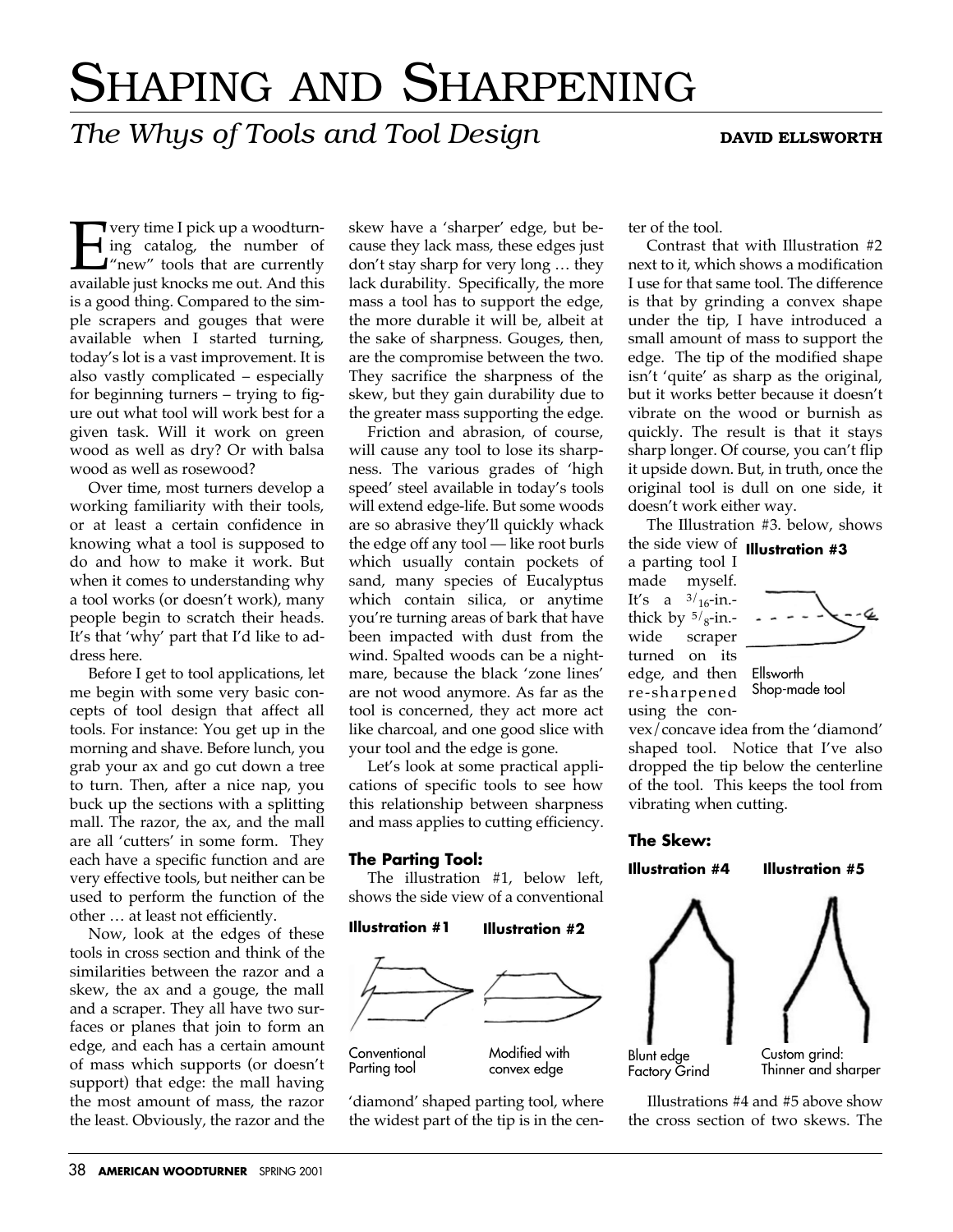left one, #4, shows how it usually looks straight from the factory with lots of mass behind the tip, but not very sharp. The right one, #5, is the way most turners grind the tip to make it work properly. Once again, while the custom-ground thinner blade shown on the right, #5, is sharper, it lacks durability so it must be re-honed more frequently to keep a fine edge. The difference between the conventional straight-bladed skew, Illustration #6, below left, and the 'radius', or convex bladed design,

#### **Illustration #6 Illustration #7**



above right, Illustration #7, is that the 'radius' skew presents slightly less physical contact of the edge to the wood during the cut. With less of the edge touching the wood, and assuming the mass and shape of the two tools is the same, the 'radius' design creates a bit less drag on the wood and, therefore, it gives more energy to the cut.

#### **The Scraper:**

Illustration #8 shows another sideview example of what many of the lesser expensive scrapers look like. Illustration #9 shows the same tool but with a steeper bevel so it can be used to make finishing cuts on the inside of a bowl. Again, the steeper angle of the bevel in Illustration #9 provides more mass for durability, but sacrifices sharpness. To make the tool function, you must add a burr to the edge to do the cutting. [Note: It's worth experimenting with different grit wheels on the grinder to raise this burr. A 60-grit wheel will raise a huge burr that is



very aggressive on the wood. But it will also wear away quickly leaving a jagged edge that clogs up with dust from the wood and stalls the cut. Conversely, a 120-grit wheel may not raise enough of a burr to do the work. In my experience, a larger burr works well with softer woods and a finer burr works best with harder woods … but that's only a personal preference, not a rule].

When using a small-tipped scraper with deep hollowing tools, increased control of the tip will be gained when the bevel angle is steeper, like the one shown in Illustration #10. The bevel angle shown in Illustration #11 gives a sharper edge to the tip, but is so aggressive that it may be too difficult to

**Illustration #10 Illustration #11**



Steep bevel gives better control Sharper tip Too aggressive

control … it's just one of those odd cases when the tip is too sharp! As well, when using a deep hollowing scraper with a straight tip, I drop the top surface of the cutter to the centerline of the shaft (Il-

### lustration #10) to **Illustration #12**

prevent the tool from grabbing or vibrating on the wood. It's the <sup>-</sup> same principle described above regarding



parting tool. If the as top of shaft Top surface the on same plane top surface of the tip is above the centerline, or on the same plane as the top surface of the shaft (Illustration 12), watch out!

#### **The Gouge:**

There are many 'types' of gouges including spindle, **Illustration #13**

bowl, deep-fluted, roughing, detail, hook and loop. But the principles of what I'm describing here apply to all. The Side view of steep vertical Steep vertical edge



angle of the edge of bowl for cutting bottom

in the gouge shown in Illustration #13 is fine for cutting across the bottom of a deep bowl where you need to keep the bevel in contact with the wood. But it's not as 'sharp' or as 'versatile' as the gouges shown in Illustrations

#### **Illustration 14a Illustration 14b**



Side view where angles of edges are drawn back to create sharper edges

#### #14a & #14b, above.

To further illustrate the importance in the relationship of mass to sharpness, we only have to look at what's commonly called the "shearing" cut, or the "shear-scraping" cut. This cut can be done either with a gouge with a drawn back edge (Illustration #14b) or a scraper by placing the edge of the tool approximately 45 degrees diagonally across the surface of the wood. Regardless of which tool is used, it must have a burr on the edge, as a honed edge will simply be burnished away on the first cut. When shear cutting with a tool that has a thin, skew-